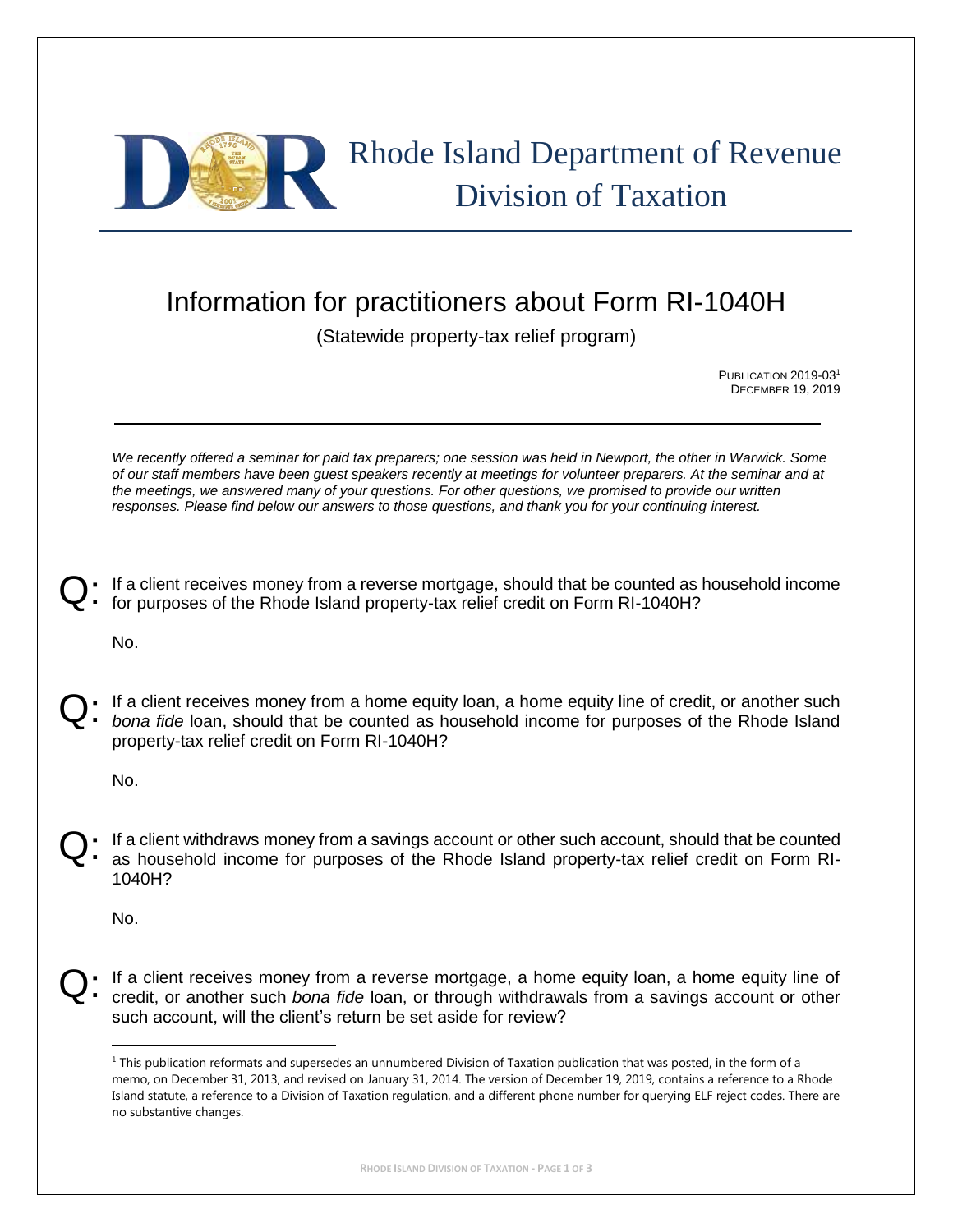It depends on the circumstances. For example, when a taxpayer's total household income is less than the person's rent or property tax expense for the year, that person's return will be set aside for review until the discrepancy can be accounted for.

A reason for the discrepancy may be that the taxpayer has "income" from a reverse mortgage, a home equity loan, a home equity line of credit, or another such *bona fide* loan, or from withdrawals from a savings account or other such account. In that case, we will ask for supporting documentation. Such documentation may include account statements, copies of passbooks, or withdrawal slips.

Q: My client was liable for a debt that was canceled, forgiven, or discharged. The client received a Form 1099-C, "Cancellation of Debt." Does that income count as household income for purposes Form 1099-C, "Cancellation of Debt." Does that income count as household income for purposes of Rhode Island's property-tax relief credit on Form RI-1040H?

Yes. In general, such income is part of federal adjusted gross income (AGI) and must be included as household income for purposes of Rhode Island's property-tax relief credit on Form RI-1040H. In certain circumstances, cancellation-of-debt income is not treated as part of federal AGI, perhaps because an exception or exclusion is allowed under federal law. In that case, the income may or may not have to be included in household income for purposes of Rhode Island's propertytax relief credit on Form RI-1040H; we will make a determination on a case-by-case basis.

The following are examples of canceled debt that qualifies for an exception to inclusion in gross income under federal law:

- **E** amounts specifically excluded from income by law such as gifts or bequests
- cancellation of certain qualified student loans
- canceled debt which, if paid by a cash-basis taxpayer, would be deductible
- a qualified purchase price reduction given by a seller
- **Example 2** a Pay-for-Performance Success Payment that reduces the principal balance of your home mortgage under the Home Affordable Modification Program

The following are examples of canceled debt that qualify for an exclusion from gross income under federal law:

- **debt canceled in a Title 11 bankruptcy case**
- **debt canceled during insolvency**
- cancellation of qualified farm indebtedness
- cancellation of qualified real property business indebtedness
- cancellation of qualified principal residence indebtedness

For more information about canceled debts and related topics, see Internal Revenue Service Publication 4681, Publication 544, and Publication 523.

Do nursing home residents qualify for the property-tax relief credit on Form RI-1040H? Q:

No. To qualify for the credit, you must meet several requirements. Under one such requirement, you generally must reside in a homestead, a dwelling unit. The Division of Taxation takes the